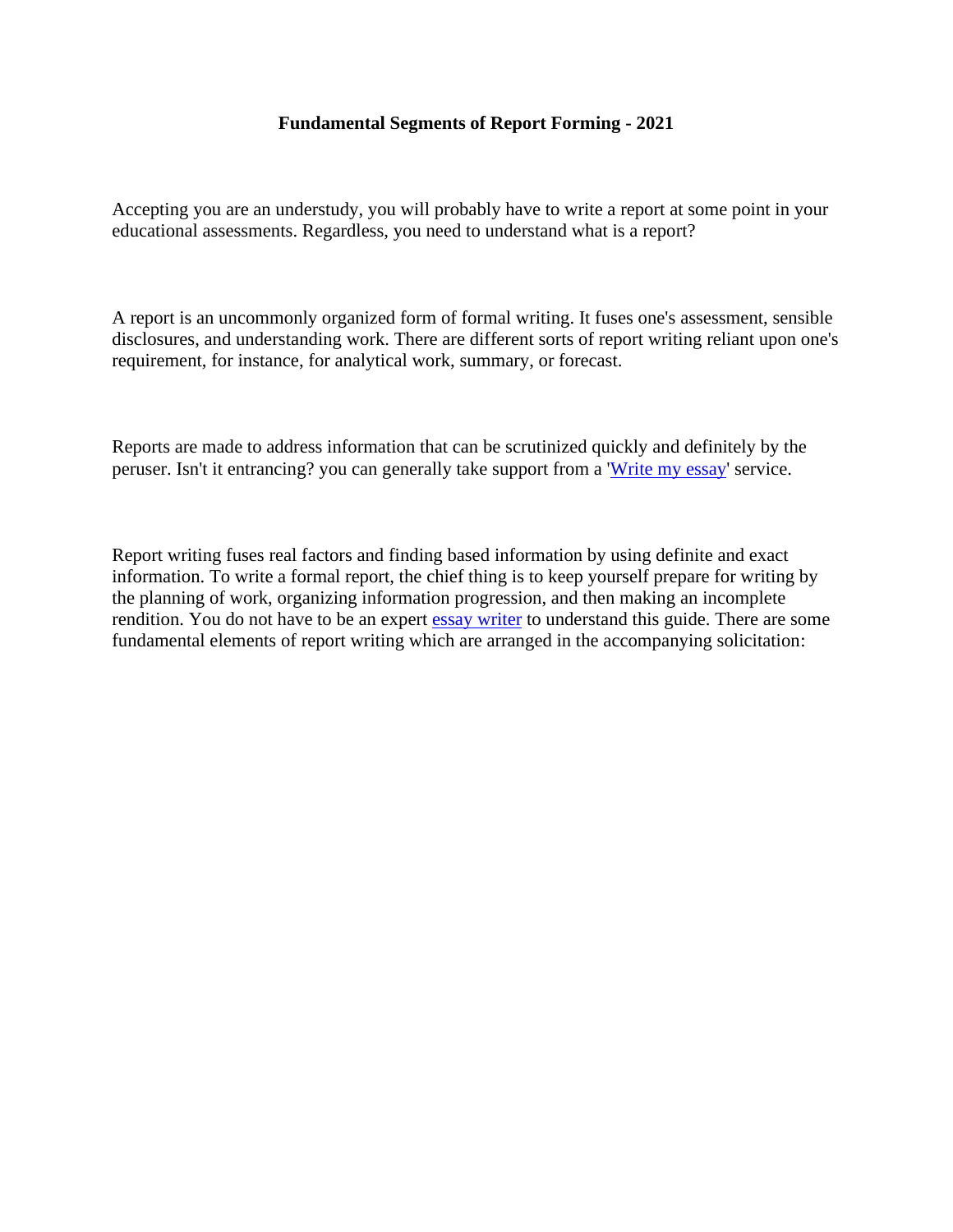

Cover sheet

Section by part guide

Hypothetical/Boss Outline

Show

Fundamental Body

Finishes

Recommendations

References

Reference areas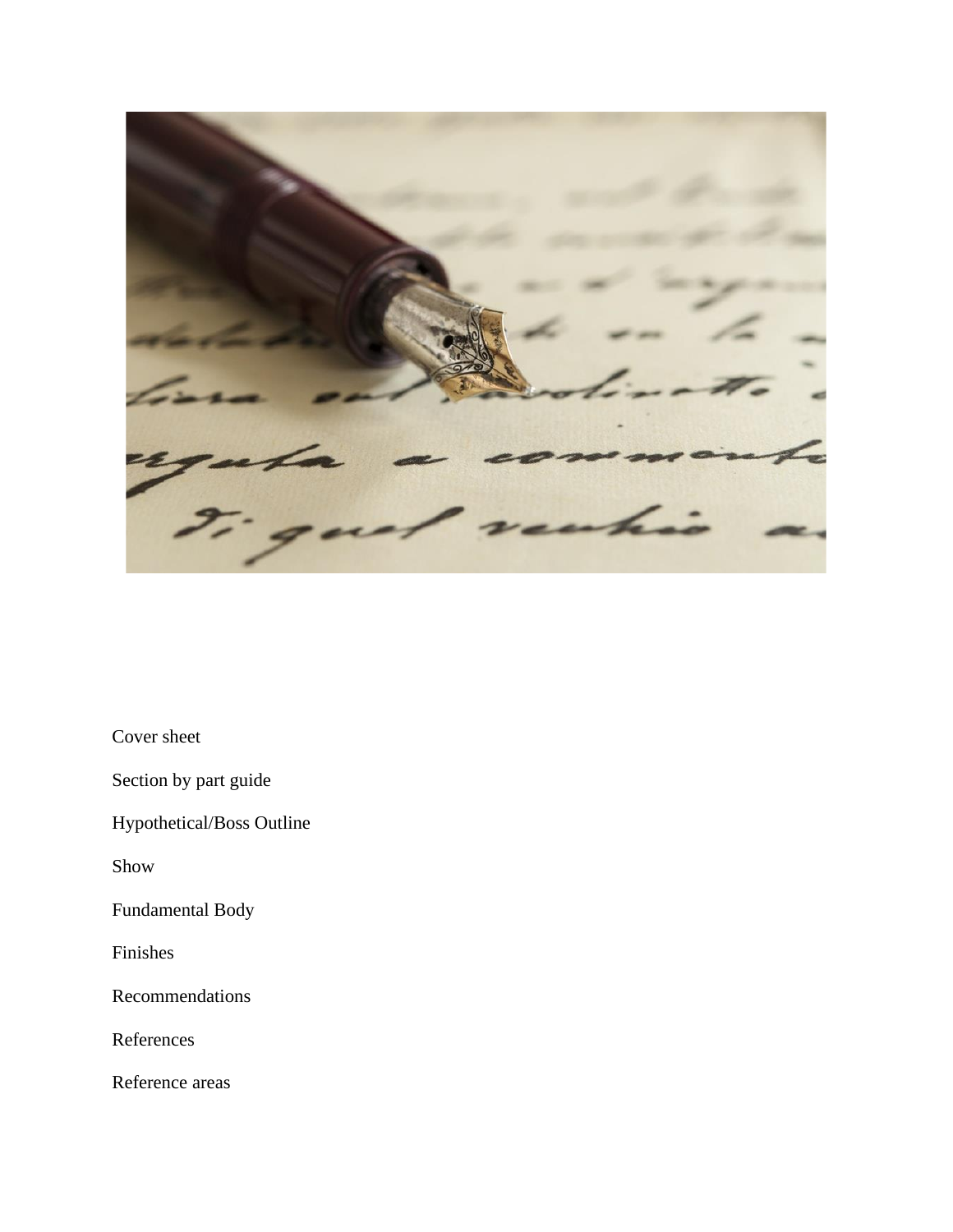So to write a convincing report you ought to have the fundamental information on writing a report. The formal report writing these fundamental elements are ought to be the piece of your report, dependent upon your organization cooperation or requirements project analysis, or assumptions may be required close to the completion of our report. There are the accompanying fundamental key elements which can helpful for you to write a respectable report in future endeavors:

### **1. Reason/Objective:**

To right give a record of any subject or investigation, you need to clear about your objective or justification writing. Influence an incomplete adaptation to you of how you to persuade the peruser by writing a careful and accommodating the point information.

Expecting to be still, you are feeling that its difficult to write, you can demand a ['write my paper'](https://www.5staressays.com/) service to help you with your assignments. Capable writers are reliably available to help you with your errands.

### **2. Understand your Group:**

According to the subject of your report, you need to evaluate your group. Expecting your report is for some business kind, you need to use formal style writing, then again if your report is for public, you should be used extremely ordinary informative language that can be seen with no issue. So considering your inspiration for writing a report you need to pick a formal or informal writing style. You can also count on a reliable [essay writing service](https://www.myperfectpaper.net/) for help.

### **3. Format of your Report:**

Before writing a report you need to check in which sort of format is required for your report like in show form, or in a made report for some paper. Then again check the format of writing style as shown by demand, on the off chance that you will write for industry, academic report or some reality finding research report. Checking the format nuances before writing a report can save you time later.

### **4. Collect Current real factors and Past Writing:**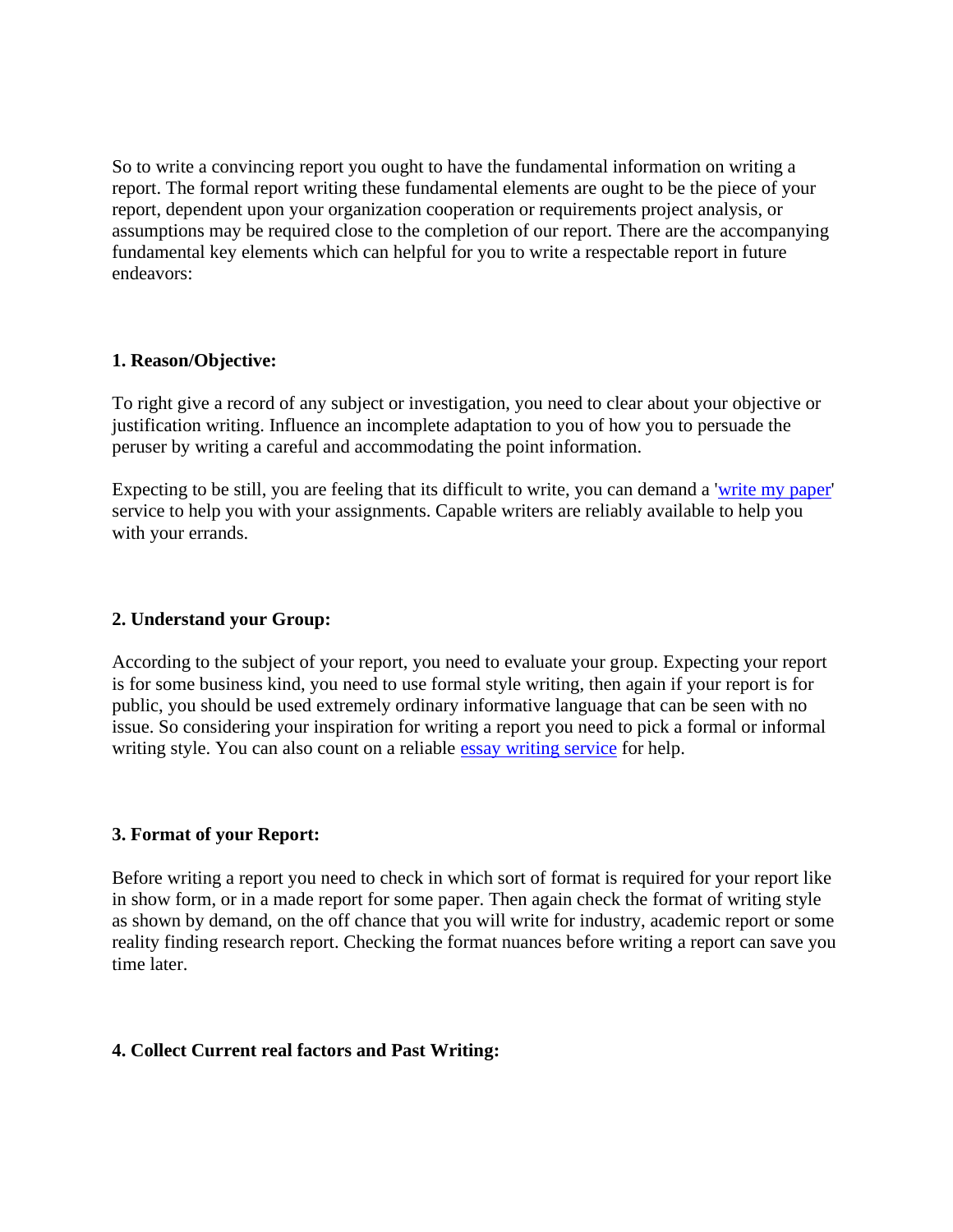The examination of past information and get-together real factors reinforce your argument. Examining and seeing past information offer exceptional help for writing a report. Accumulate the associated information and considering this information like articles, logical examinations, and books you need to get your objective liberated from your investigation report.

# **5. Plan the Report:**

The plan of the report fuses the recently mentioned elements which are summation, show, rule body, and end.

### **6. Clearness:**

Put away some more effort to make your report decent to the perusers. Add enhanced representations, pictures, animations, and associations with isolating expanded areas.

## **7. Changing:**

In the wake of making the chief draft of your report you need to overcome the whole substance of your report for sure, then adjust the substance. To study your report after the long arrangement of your work is maybe hard, so take some time or accommodate your person to review your report. On the off chance that you actually need guidance, contact a [paper writing service.](https://www.freeessaywriter.net/)

### **Related Questions:**

[Is Using a Paper Writing Service Legit?](https://www.myperfectpaper.net/paper-writing-service/is-using-a-paper-writing-service-legit)

[How to Locate a Reliable Paper Writing Service Online?](https://www.myperfectpaper.net/paper-writing-service/how-to-locate-a-reliable-paper-writing-service-online)

[Are Online Paper Writing Services Safe to Use?](https://www.myperfectpaper.net/paper-writing-service/are-online-paper-writing-services-safe-to-use)